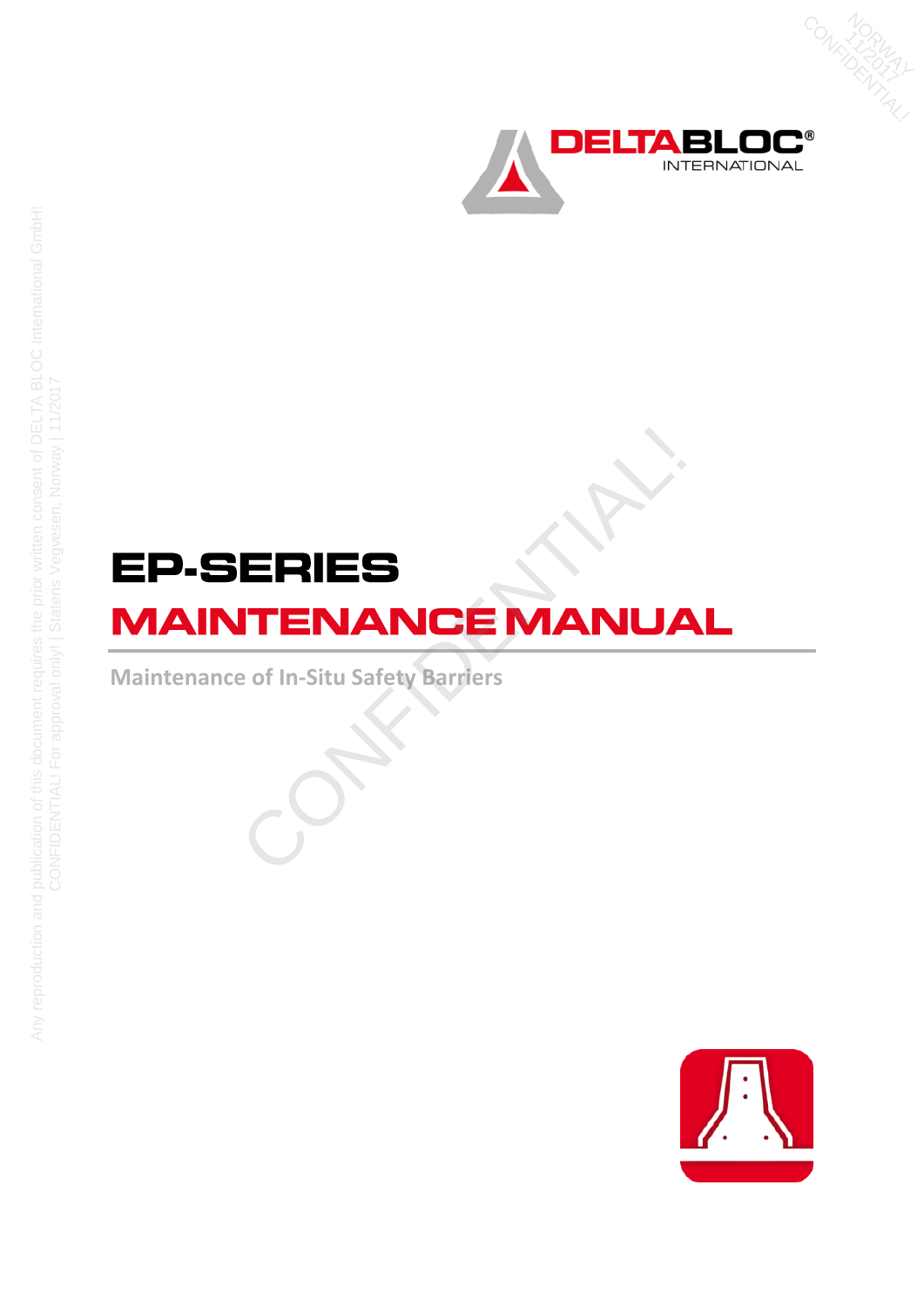# **EP-SERIES MAINENANCE MANUAL**



# **List of revisions**

| <b>Revision</b> | Date       | <b>Description</b>   | <b>Author</b> | <b>Remarks</b> |
|-----------------|------------|----------------------|---------------|----------------|
| Rev.0           | 2017-10-31 | First initialisation | <b>LEH</b>    |                |
|                 |            |                      |               |                |
|                 |            |                      |               |                |
|                 |            |                      |               |                |

T

### **NOTE!**

This information was created in German language. Translation errors and omissions excepted. This document is subject to modification.

# **Table of contents**

|     | <b>Table of contents</b>                                 |   |  |  |
|-----|----------------------------------------------------------|---|--|--|
|     | <b>MAINTENANCE FOR EP-SERIES IN-SITU BARRIERS</b>        | 3 |  |  |
| 1.1 | <b>Regular Checks for EP-Series In-Situ Barriers</b>     | 3 |  |  |
| 1.2 | Repair procedures for damaged EP-Series In-Situ Barriers | 3 |  |  |
| 2   | <b>ADDITIONAL INFORMATION</b>                            | 4 |  |  |
| 2.1 | <b>Normative references</b>                              | 4 |  |  |
| 2.2 | <b>Documents to apply</b>                                | 4 |  |  |
| 2.3 | Internet                                                 | 4 |  |  |
| 2.4 | <b>Impress</b>                                           | 4 |  |  |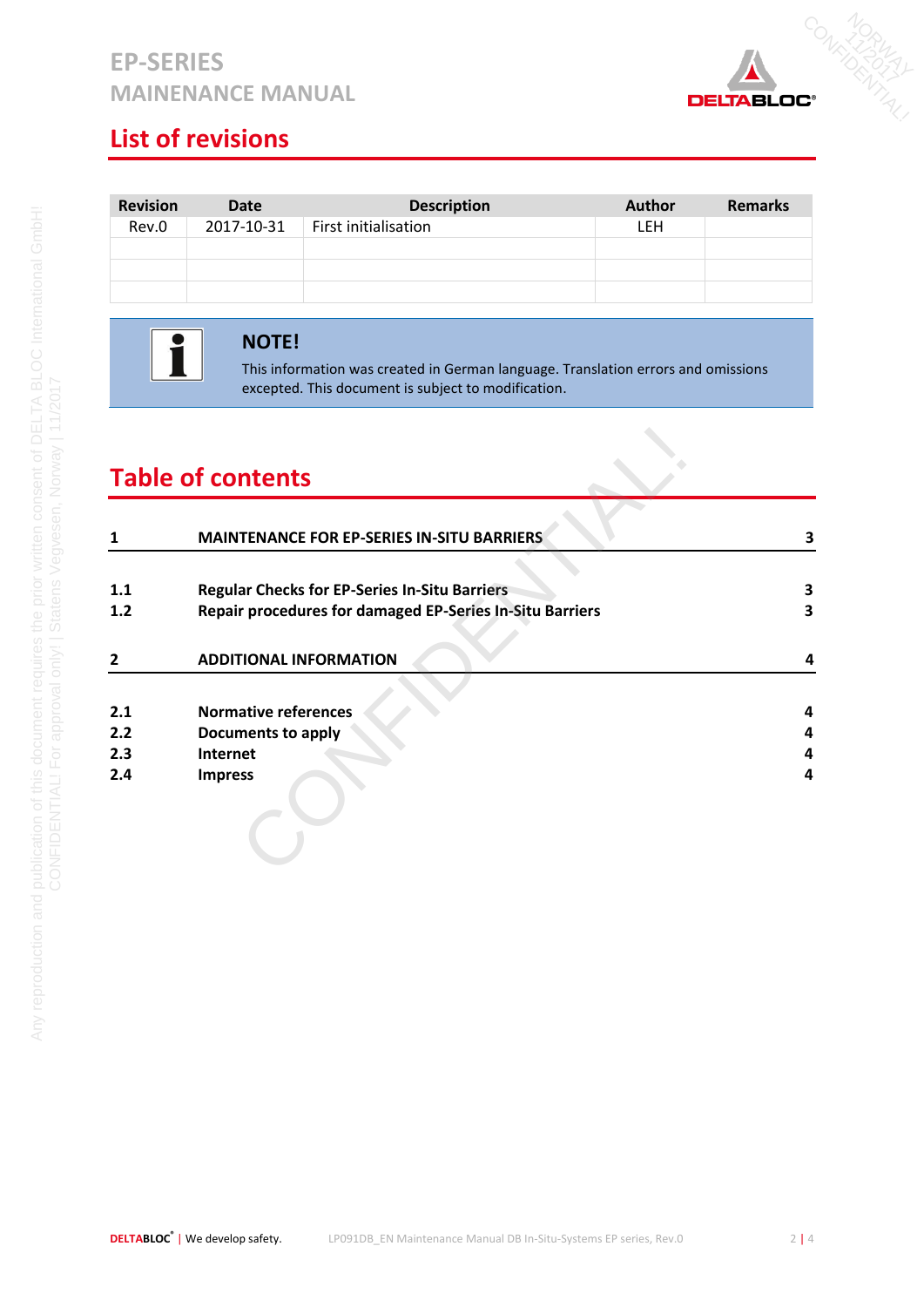

# <span id="page-2-0"></span>**1 Maintenance for EP-Series In-Situ Barriers**

In general In-situ safety barriers of the EP-series are maintenance-free. When manufactured in accordance with the appropriate casting manual, a durability of more than 50 years can be assumed. In case of special installation situations, however, a regular check and, if necessary, maintenance can improve the function of the safety barrier.

# <span id="page-2-1"></span>**1.1 Regular Checks for EP-Series In-Situ Barriers**

A regular (e.g. annual) visual inspection of the surface of the concrete is recommended in order to be able to detect any cracks which may occur and to close them if necessary. For dealing with possibly occurring cracks see chapter *EP-REP (Repair)* of the respective casting manual.

In the case of installation with drainage openings, a regular (e.g. annual) visual inspection of the drainage openings is recommended to prevent possible blockage by dirt, waste or foliage. If necessary, the drainage openings have to be appropriately cleaned to ensure their function. cracks which may occur and to close them if necessary. For dealine e chapter *EP-REP (Repair)* of the respective casting manual.<br>Illation with drainage openings, a regular (e.g. annual) visual insp is is recommended to pre

# <span id="page-2-2"></span>**1.2 Repair procedures for damaged EP-Series In-Situ Barriers**

In the case of damages on the EP series in-situ safety barriers, the repair instructions in the chapter *EP-REP (Repair)* of the respective casting manual has to be followed.